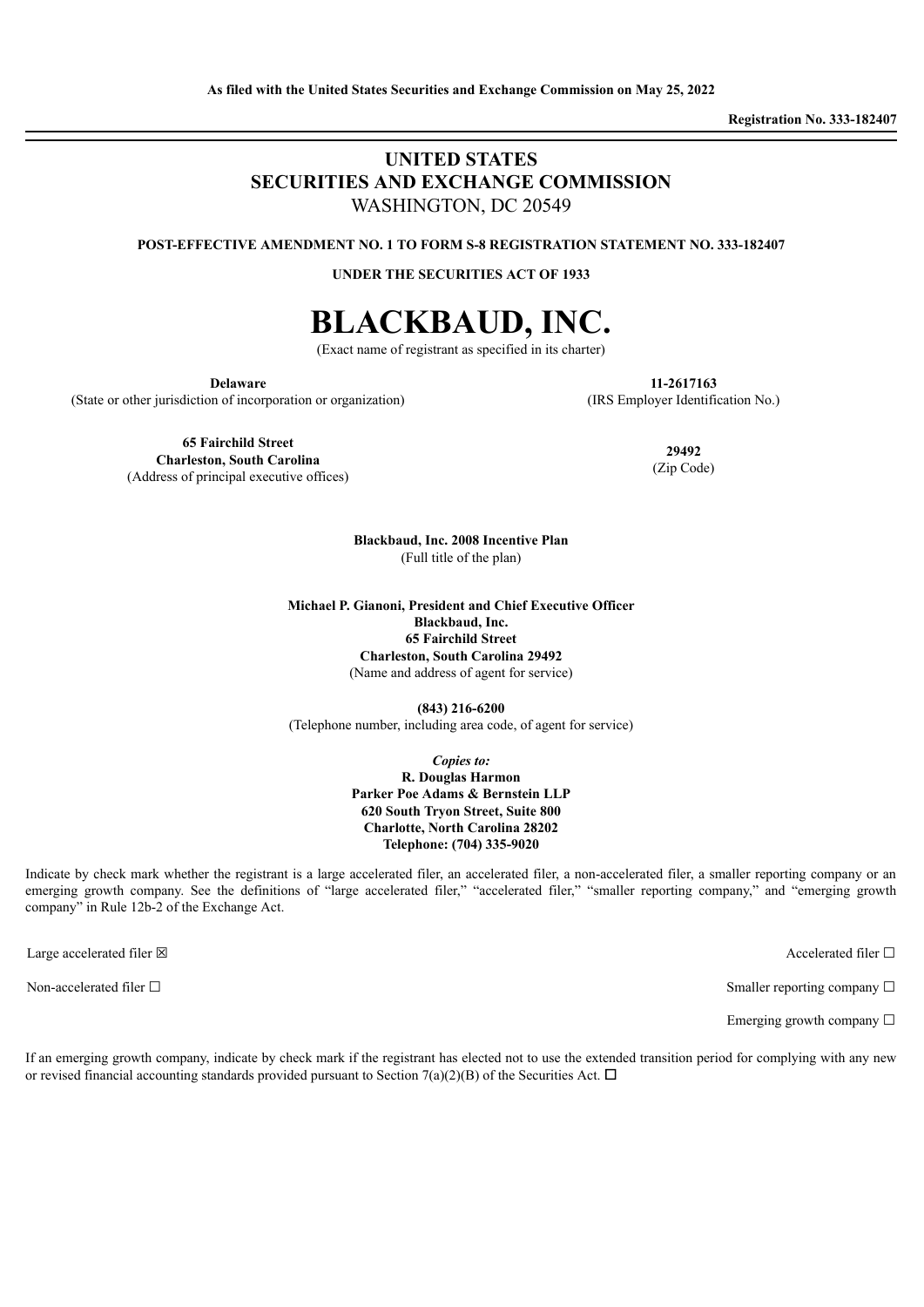#### **EXPLANATORY NOTE**

This Post-Effective Amendment relates to the following registration statement previously filed with the Securities and Exchange Commission by Blackbaud, Inc. (the "Company"):

(i) Registration Statement on Form S-8 (File No. 333-182407) filed on June 28, 2012 in connection with an aggregate of 7,000,000 shares of common stock, \$0.001 par value per share, of the Company to be issued under the Blackbaud, Inc. 2008 Incentive Plan.

The Company is no longer issuing securities under the plan referenced above and, therefore, has terminated the offering of its securities pursuant to the registration statement. In accordance with undertakings made by the Company in the registration statement to remove from registration, by means of a posteffective amendment, any securities that had been registered for issuance but remain unissued at the termination of the offering, the Company hereby removes from registration any and all securities that were registered but remain unissued under the registration statement as of the date hereof.